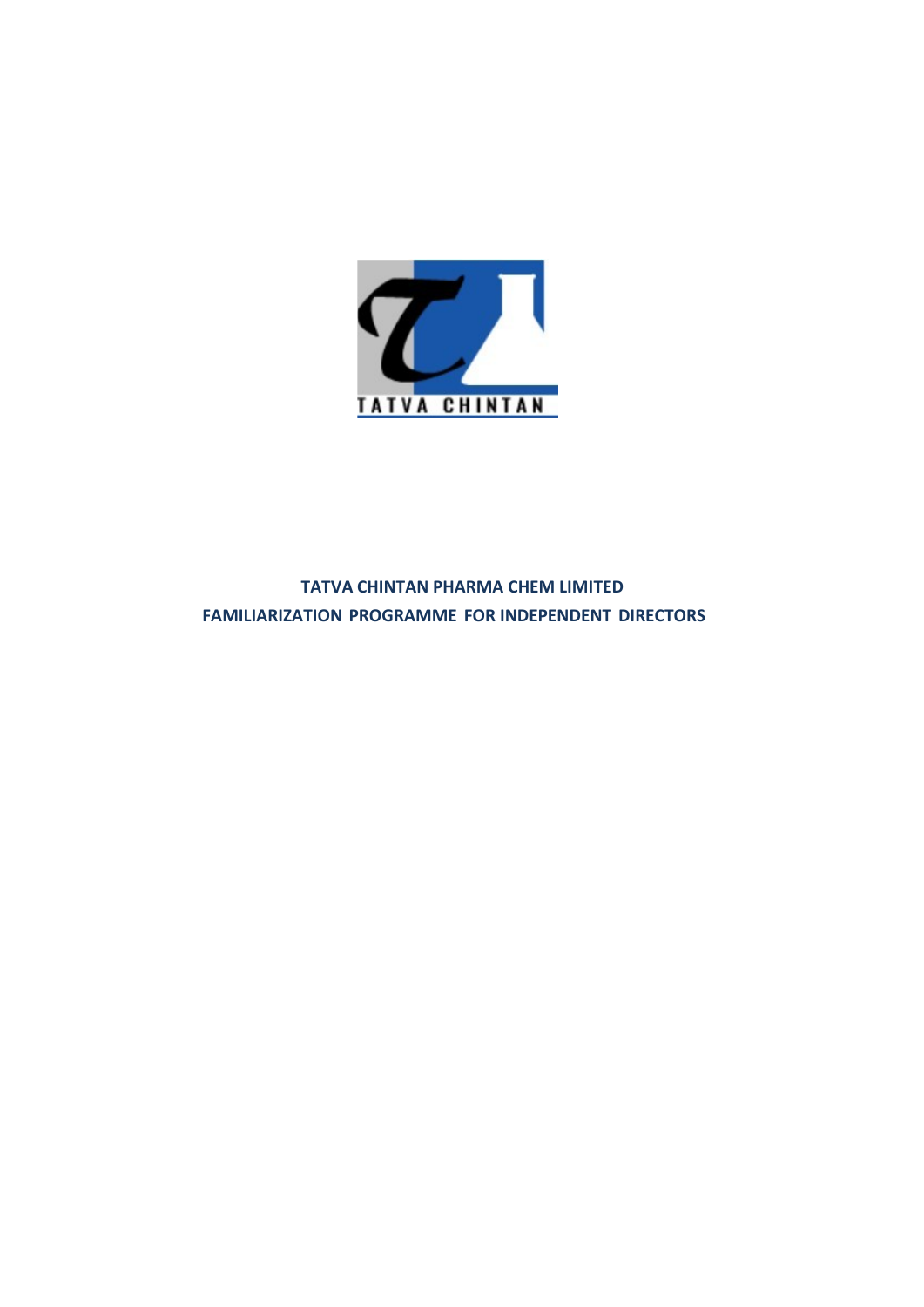# 1. Introduction:

**1. Introduction:**<br>This Familiarization Program ("" the Program") for Independent Directors of Tatva Chintan Pharma<br>Chem Limited ("TCPCL;") has been adopted by the Board of Directors pursuant to pursuant to<br>Regulation 25 ( **1. Introduction:**<br>This Familiarization Program ("" the Program") for Independent Directors of Tatva Chintan Pharma<br>Chem Limited ("TCPCL;") has been adopted by the Board of Directors pursuant to pursuant to<br>Regulation 25 ( **1. Introduction:**<br>This Familiarization Program ("" the Program") for Independent Directors of Tatva Chintan Pharma<br>Chem Limited ("TCPCL;") has been adopted by the Board of Directors pursuant to pursuant to<br>Regulation 25 ( **1. Introduction:**<br>This Familiarization Program (""the Program") for Independent Directors of Tatva Chintan Pharma<br>Chem Limited ("TCPCL;") has been adopted by the Board of Directors pursuant to pursuant to<br>Regulations 25 ( **I. Introduction:**<br>
This Familiarization Program (""the Program") for Independent Directors of Tatva Chintan Pharma<br>
Chem Limited ("TCPCL")") has been adopted by the Board of Directors pursuant to pursuant to<br>
Regulation 2 following: **Introduction:**<br>
as Familiarization Program ("" the Program") for Independent Directors of Tatva Chintan Pharma<br>
em Limited ("TCPCL") has been adopted by the Board of Directors pursuant to pursuant to<br>
gulation 25 (7) of t **oduction:**<br>miliarization Program ("" the Program") for Independent Directors of Tatva Chintan Pharma<br>imited ("TCPCL;") has been adopted by the Board of Directors pursuant to pursuant to<br>ion 25 (7) of the Securities and Ex **oduction:**<br> **Comparison Program (**," the Program") for Independent Directors of Tatva Chintan Pharma<br>
Limited ("TCPCL",") has been adopted by the Board of Directors pursuant to pursuant to<br>
tion 25 (7) of the Securities a Introduction:<br>
Introduction: Program ("" the Program") for Independent Directors of Tatva Chintan Pharma<br>
em Limited ("TCPCL;") has been adopted by the Board of Directors pursuant to pursuant to<br>
guidition 25 (7) of the Sc miliarization Program ("" the Program") for independent Directors of Tatva Chintan Pharma<br>imited ("TCPCL;") has been adopted by the Board of Directors pursuant to pursuant to<br>ion 25 (7) of the Securities and Exchange Board **1.** Introduction:<br>
This Familiarization Program ("" the Program") for Independent Directors of Tatva Chintan Pharma<br>
Chem Limited ("TCPCL;") has been adopted by the Board of Directors pursuant to pursuant to<br>
Requirement 1. Introduction:<br>
1. Introduction:<br>
This Familiarization Program ("" the Program") for Independent Directors of Tatva Chintan Pharma<br>
Chem Limited ("TCPCL;") has been adopted by the Board of Directors pursuant to pursuant **1. Introduction:**<br> **1. Introduction:**<br>
This Familiarization Program ("" the Program") for Independent Directors of Tatva Chir<br>
Chem Limited ("TCPCL;") has been adopted by the Board of Directors pursuant to<br>
Requirements) This Familiarization Program ("" the Program") tor Independent Directors of Tatumultined ("TCPCL;") has been adopted by the Board of Directors pursual Regulation 25 (7) of the Securities and Exchange Board of India (Listi m Limited ("TCPCL")") has been adopted by the Board of Directors pursuant to pursuant to any the team of Directors to the structure interest. Propriations, 2015 ("the Listing Regulations"), the listed entity shall familiar ion 25 (7) of the Securities and Exchange Board britain (Listing Obligations and Disclosure<br>
inenerts) Regulations, 2015 ("the Listing Regulations"), the listed entity shall familiarise the<br>
age:<br>
The Company shall familia

- uitements) Regulations, 2015 ("the Listing Regulations"), the listed entity shall familiarise the<br>pependent Directors through various programmes about the listed entity, including the<br>pwing:<br>(1) The Company shall familiari
- 

a) The Company shall familiarize the Independent Directors with the Company, their roles, rights, responsibilities in the Company, nature of the industry in which the Company operates, buines in the Annual, etc., through v a) Ine Company shall tranularize the Independent Directors with the Company, their roles,<br>
rights, responsibilities in the Company, nature of the industry in which the Company<br>
operates, business model of the Company, etc.

- 
- 

operates, business model or the Company, etc., through various programmes.<br>
b) The details of such familiarization programmes shall be disclosed on the Compa<br>
and a web link thereto shall be given in the Annual Report.<br>
Th and a web link thereto shall be given in the Anhual Keport.<br>
The Schedule IV of the Companies Act, 2013 also mandates that the independent directors shall<br>
dimilitarity with the company<br> **2. Purpose & Objective**<br> **2. Purpo** The Schedule IV of the Companies Act, 2013 also mandates that the independent directors shall<br>undertake appropriate induction and regularly update and refresh their skills, knowledge and<br>familiarity with the company<br>2. **Pu** Ine Scheeller is the Companies Act, 2013 also mandates that the independent directors shall<br>
undertake appropriate induction and regularly update and refresh their skills, knowledge and<br>
familiarity with the company<br>
2. **P** undertaxe approprate induction and regularly update and rerresh their skills, knowledge and<br>
2. Purpose & Objective<br>
• To adopt a structured programme for orientation and training of Independent Directors at<br>
• To adopt a The present of the company<br>
2. Purpose & Objective<br>
• To adopt a structured programme for orientation and training of Independent Directors at<br>
the the of their joining so as to enable them to understand the Company, its o **2. Purpose & Objective •** To adopt a structured programme for orientation and training of Independent Directors at the time of their joining so as to enable them to understand the Company, its operations, business, indu **Examples Conjective**<br>
• To adopt a structured programme for orientation and training of Independent Direct<br>
• To adopt a structured programme for orientation and training of Independent Direct<br>
thetime of their joining so The proton is the proformation of the compary of the matter and the the matter and the compary, its operations,<br>
business, industry and environment in which it function.<br>
The Program aims to provide insights into the Compa <sup>1</sup> **Example 10 Examplement in wincent in unit in the company to enable the Independent Directors to**<br> **The Program aims to provide insights into the Company to enable the Independent Directors to**<br> **Independent distusin** • To update the directors on a continuous basis on any significant changes.<br>
The Program aims to provide insights into the Company to enable the Independent Directors to<br>
anderstand its business in depth and contribute sig The Program aims to provide insights into the Company to enable the Independent Directors to<br>understand its business in depth and contribute significantly to the Company.<br>
3. Familiarization Process<br>
3. The Company shall t The Program aims to provide insights into the Company to enable the Independent Directle understand its business in depth and contribute significantly to the Company.<br>
3. Familiarization Process<br>
3.1. The Company shall thr 3. Familiarization Process<br>3.1. The Company shall through its Executive Directors / Senior Managerial Personnel conduct<br>programs / presentations periodically to familiarize the Independent Directors with the strategy,<br>oper 3. I. The Company shall through its Executive Directors / Senior Managerial Personnel conduct<br>20. The Company shall through its Executive Directors / Senior Managerial Personnel conduct<br>programs / presentations periodicall